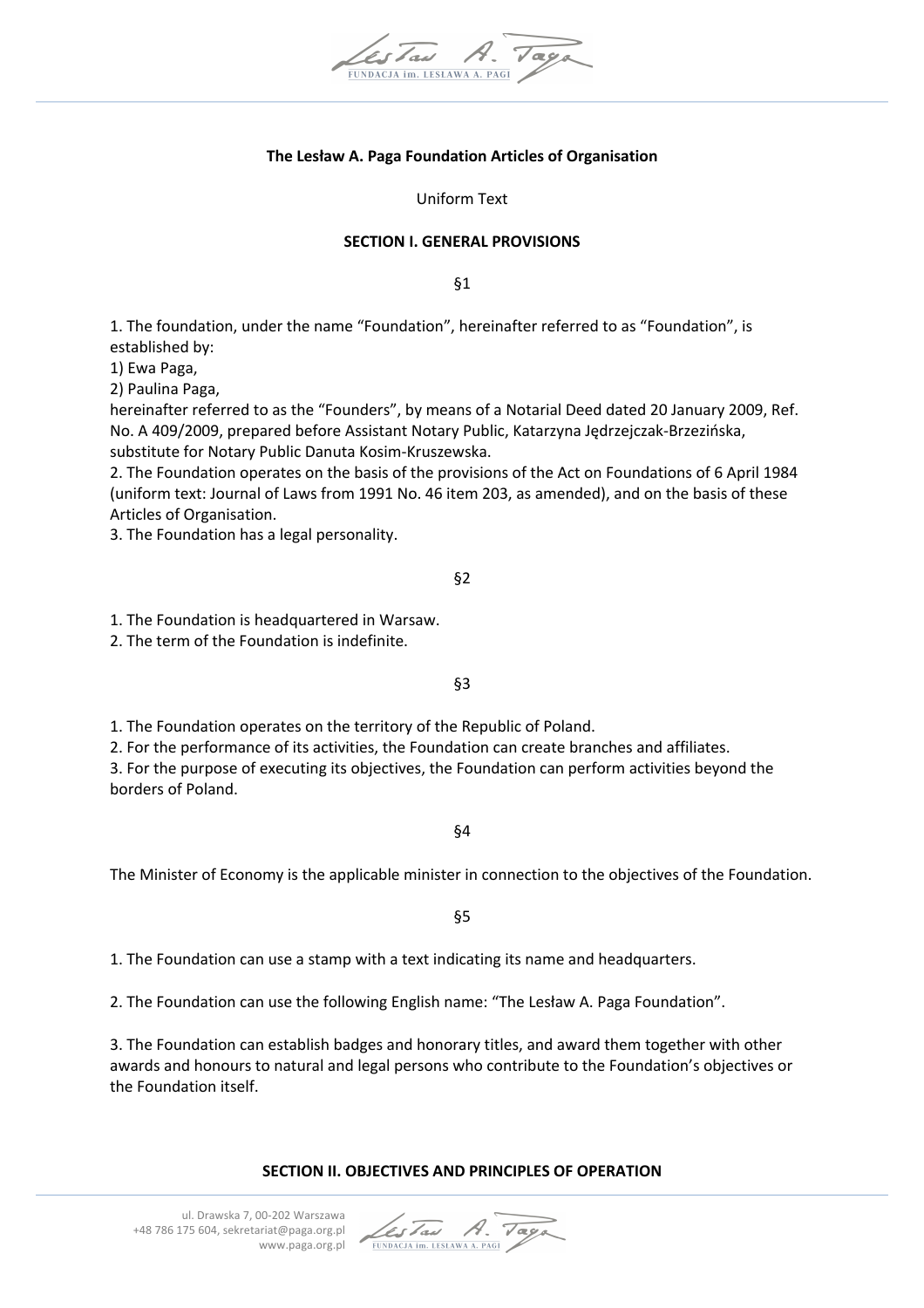

§6

- 1. The goal of the Foundation is to support innovation and economic development, including the development of entrepreneurship, educational and upbringing activities promoting good practices in business, supporting personal development and active participation in spreading diversity and social responsibility, as well as activities related to equal opportunities.
- 2. The recipients of the Foundation's activities are: talented university students and graduates dealing with economic issues, as well as the elderly and seniors, people at risk of digital and social exclusion, people with low income, social minorities.

# §7

The Foundation fulfils its objectives by means of the following:

1. supporting and promoting organisational culture and management style based on best practises and high ethical, and professional standards, among Polish entrepreneurs,

2. granting honorary awards and material prizes,

3. organising the Academy of the Capital Market Leaders and carrying out other training and educational programmes for students and graduates of Polish universities interested in the capital market,

4. awarding scholarships,

5. organising conferences, workshops, symposia, lectures and classes,

6. cooperation with universities in the scope covered by the Foundation's objectives,

7. cooperation with Polish and foreign entities, institutions and social organisations operating in the scope covered by the Foundation's objectives,

8. supporting activities of other legal and natural persons, whose operations correspond to the Foundation's objectives.

# **SECTION III. ASSETS AND INCOME OF THE FOUNDATION**

§8

1. The Foundation's assets are composed of the Founding Capital in the amount of PLN 2,500.00 (say: two thousand five hundred), fully provided by the Founders in the following parts: PLN 1,250.00 (say: one thousand two hundred fifty) by Ewa Paga and PLN 1,250.00 (say: one thousand two hundred fifty) by Paulina Paga, as well as financial means, real estate and other assets purchased by the Foundation within its operations.

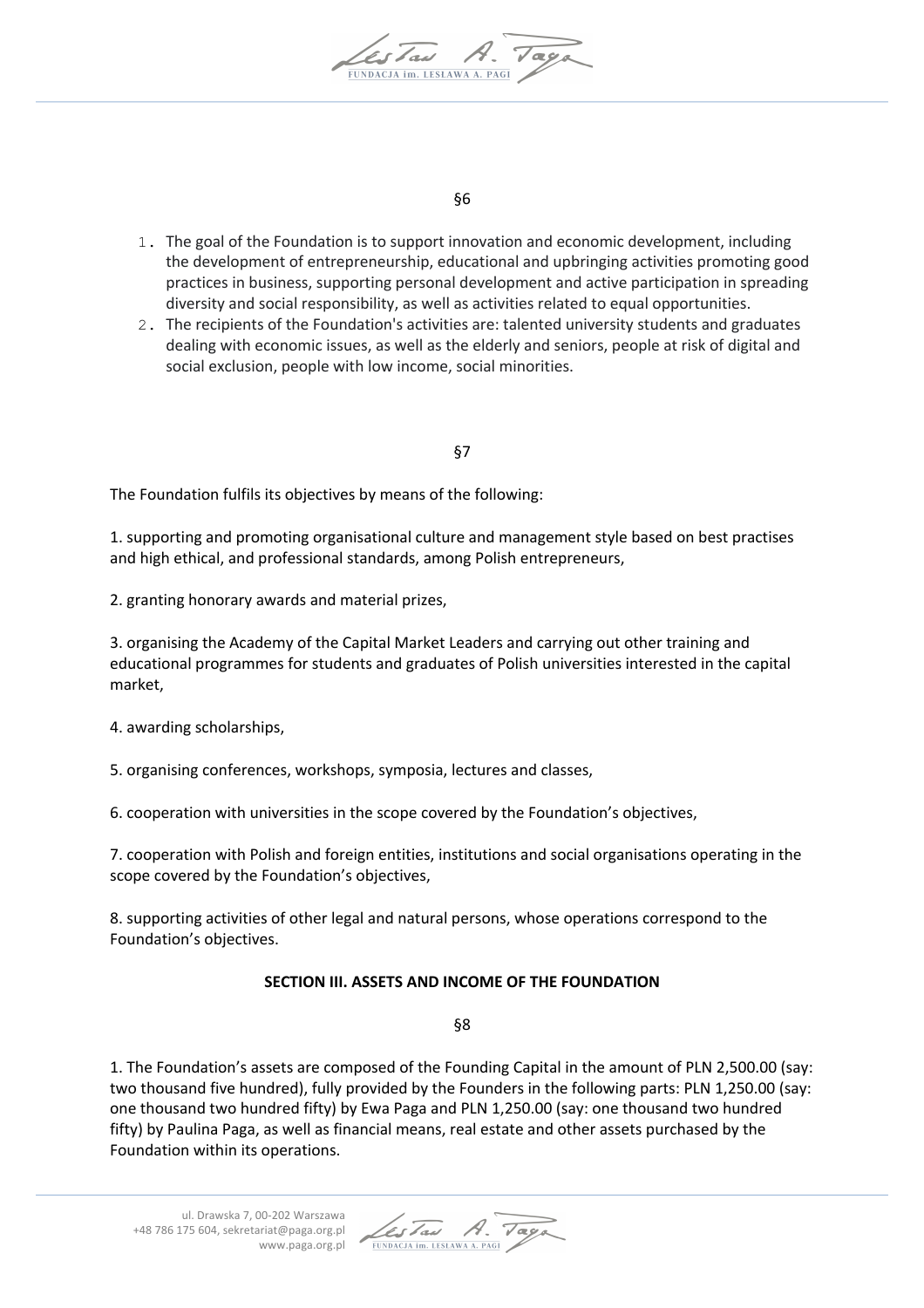

2. The amount of PLN 1,000 (say: one thousand) from the Founding Capital is provided for business activity purposes.

3. The Foundation's income can be obtained particularly from the following:

a) donations, inheritances and bequests,

b) subsidies from legal persons,

c) income from assets, real estate and property rights,

d) bank interest,

e) income from fundraisers and public events,

f) income from shares in company profits in which shares (stock) was purchased by the Foundation during its operations,

g) income from business activity.

4. Income from donations, inheritances, bequests and subsidies can be used for executing all objectives of the Foundation, if the donators did not decide otherwise. The Foundation's Management Board does not have to accept conditions of the donator. In such a case the Foundation will make a refund of the funds donated by the donator. If the funds are not accompanied by a specification of a particular objective, the Foundation can use the for executing any of its statutory objectives.

5. If the Foundation is appointed for inheritance, the Foundation's Management Board submits a statement on accepting the inheritance up to the value of assets.

§9

The Foundation is responsible for its liabilities with its entire assets.

# **SECTION IV. BUSINESS ACTIVITY OF THE FOUNDATION**

§10

The Foundation can conduct a business activity for the purpose of executing the statutory objectives, in the following scope:

1. Other non-school education n.e.c. (PKD 85.59.B),

2. Book publishing (PKD 58.11.Z),

3. Publishing of journals and periodicals (PKD 58.14.Z),

4. Other publishing activities (PKD 58.19.Z),

5. Media representation (PKD 73.12),

6. Organisation of conventions and trade shows (PKD 82.30.Z),

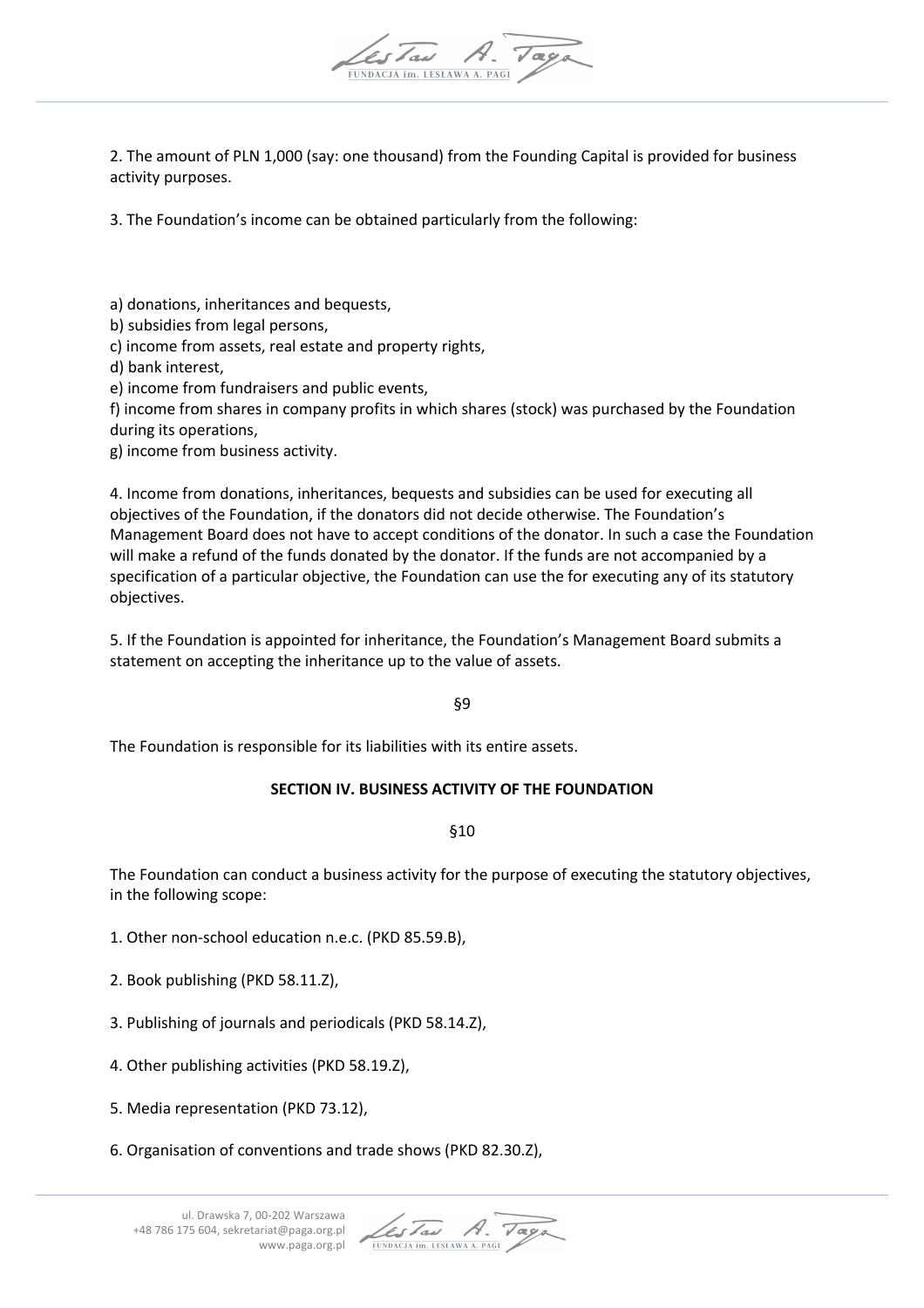

7. Activities of professional membership organisations (PKD 94.12.Z).

§11

The Foundation maintains financial management and accounting according to the applicable laws.

§12

The calendar year equals to the accounting year.

# **SECTION V. FOUNDATION GOVERNING BODIES**

§13

The Foundation's Governing Bodies are as follows:

a) Foundation Council, hereinafter referred to as the "Council",

b) Management Board of the Foundation, hereinafter referred to as the "Management"

# **Foundation Council**

§ 14

1. The Foundation Council is composed of 3 (three) to 17 (seventeen) people.

2. The Members of the Foundation Council are appointed by the Founders, whereas the President and Vice-President are appointed upon obtaining an opinion from the key institutions operating in the capital market, i.e. the Warsaw Stock Exchange and the Central Securities Depository of Poland. Each of the above institutions should express their opinion in writing within 7 days from obtaining information in this regard. Absence of the opinion or negative opinion does not exclude the possibility of appointing the person to which the opinion refers. The fact of appointing a given person to the composition of the Foundation Council is notified by the Founders to the Foundation Council in writing or by e-mail.

3. Members of the Foundation Council cannot be members of the Management Board.

4. Members of the Foundation Council are appointed for a period of joint office. The term of office of the Foundation Council lasts three years. It is allowed to appoint the same people for subsequent office terms in the Foundation Council.

5. A person with a criminal record for willful misconduct cannot be a member of the Foundation Council.

6. A membership in the Foundation Council ends as follows:

a) in the case of dismissing by Founders, and particularly in the case of: i. improper execution of the function of the Foundation Council's member; ii. violation of the provisions of these Articles of Organisation;

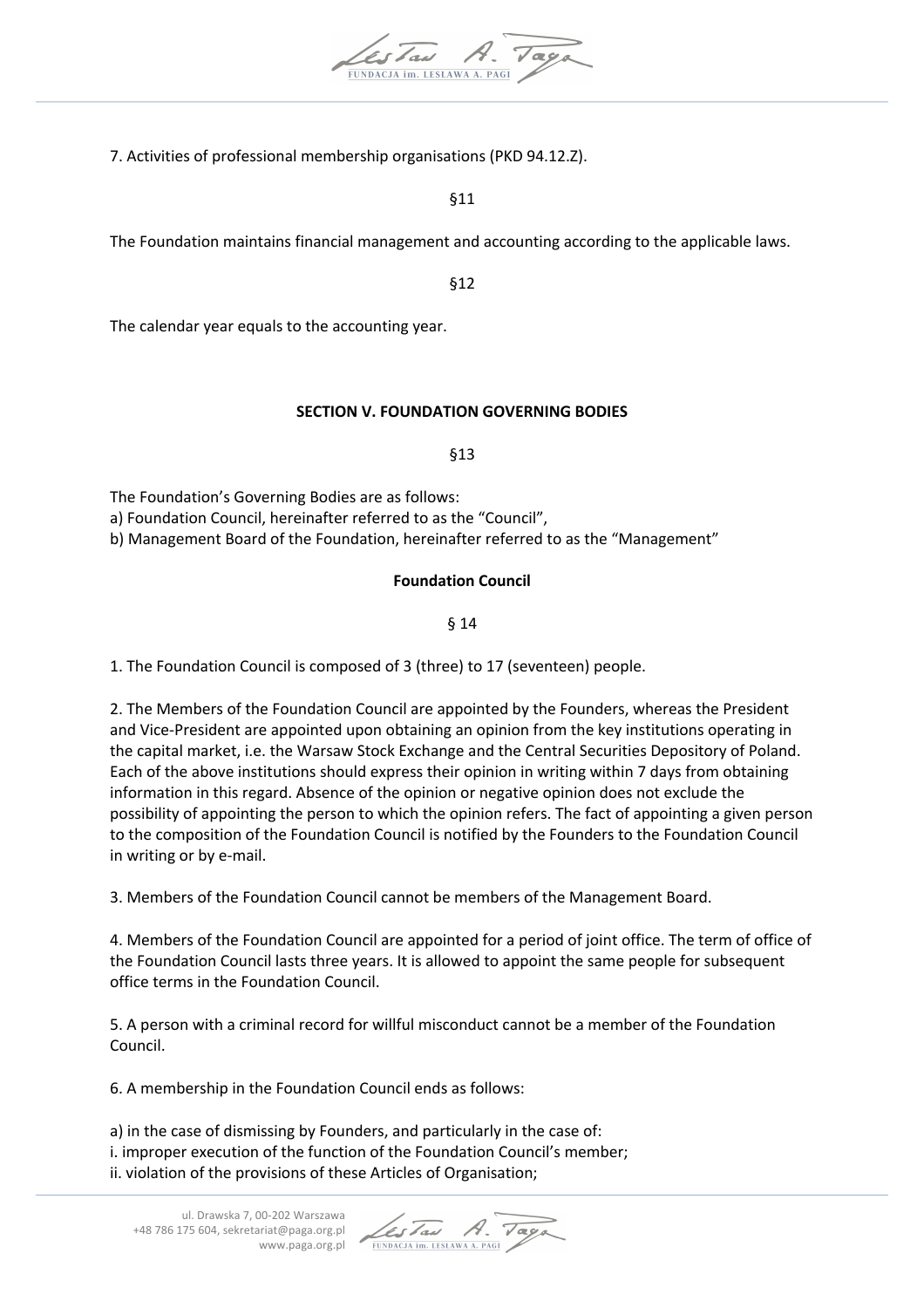

whereas the Foundation Council and the dismissed person will be notified about this fact by the Founders in writing or by e-mail. Members of the Foundation Council will also receive a justification of such a dismissal

b) expiry of the office term;

c) death;

d) a given member submitting a resignation;

e) committing a crime for willful conduct confirmed by means of a lawful court decision.

7. Members of the Foundation Council do not receive a remuneration for carrying out their function.

8. Members of the Foundation Council can be members of Juries granting awards and scholarships, as well as members of other permanent and temporary bodies of the Council.

§ 15

1. The Foundation Council is an opinion-making body and provides continuous control over the operations of the Foundation.

2. The competences of the Foundation Council, apart from matters specified in the provisions of these Articles of Organisation, include:

a) supervision over the Foundation's operations;

b) specifying the directions of the Foundation's operations, adopting annual programmes of the Foundation's operations and its financial plans;

c) with reservation of the provisions of § 18 hereof, appointing and dismissing members of the Foundation's Management Board;

d) approval of annual statements of the Management Board on the Foundation's operations, including also statements submitted to the applicable minister;

e) approval of the working regulations for the Management Board and approval of the working regulations for the Foundation Council;

f) assessment of the Management's work and acknowledgement of the fulfilment of duties by members of the Management Board;

g) proposing changes in the Articles of Organisation and providing opinions on changes in the Articles of Organisation submitted to the Council by the Management Board for opinion;

h) providing opinion in all matters considered important by the Council by means of resolutions resulting from the Council's own initiative or upon request of the Management Board;

i) determining the amount of remuneration for the members of the Management Board and concluding agreements with them in relation to their function;

j) appointing and dismissing members of Juries granting awards and scholarships and adopting regulations applicable to such awards;

k) adopting resolutions in other matters presented by the Management Board or any of the Founders.

Les Tau FUNDACJA im. LESŁAWA A. PAG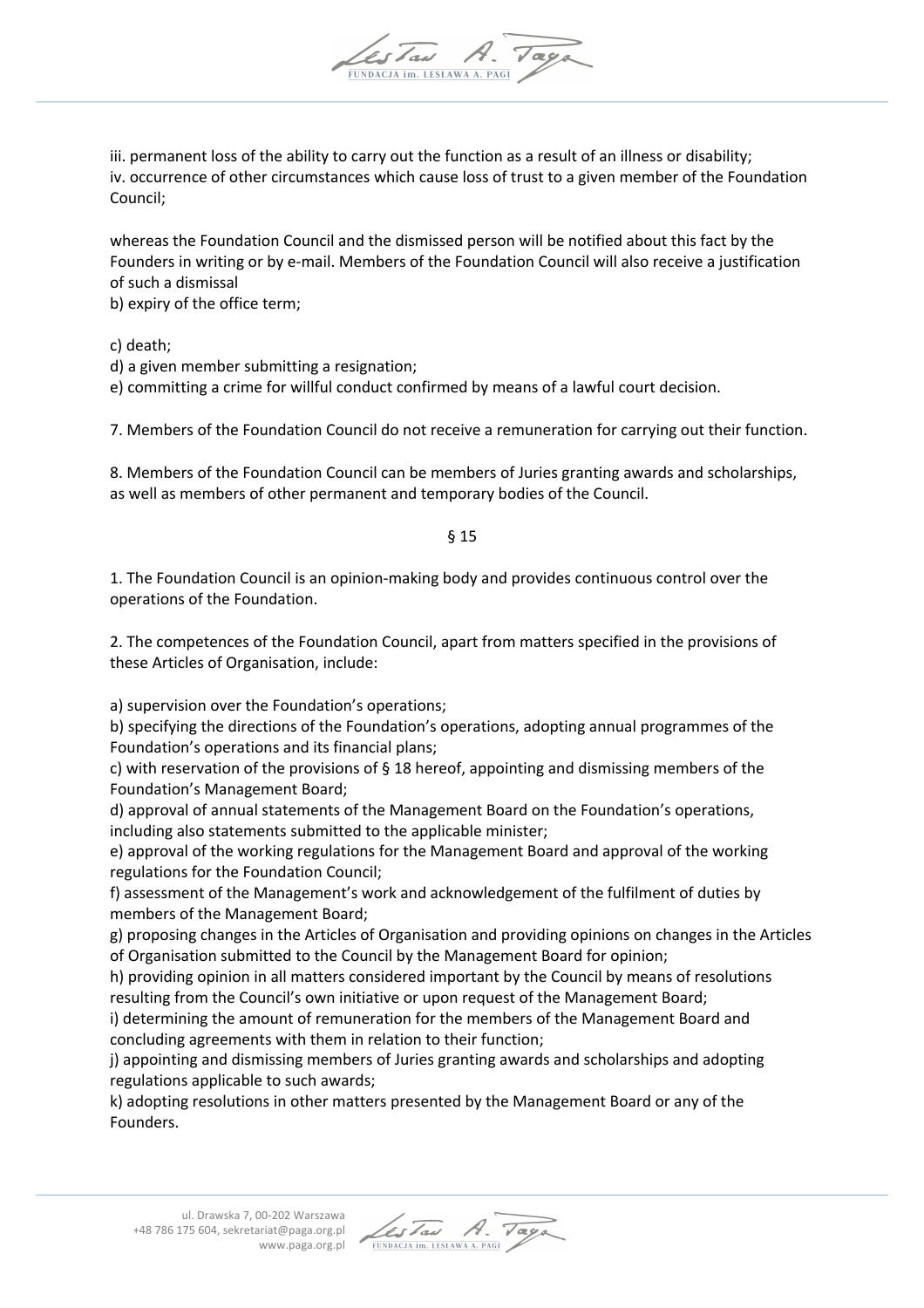

3. In order to execute its control activities, the Foundation Council is authorised to request the Management to present documents relating to the Foundation and concerning the scope of competences of the Foundation Council, referred to in item 2 above.

§ 16

1. The President and Vice-President of the Foundation manage the works of the Foundation Council and represent it before external entities.

2. The President and Vice-President of the Foundation Council independently are authorised to conclude agreements with the members of the Management Board.

§ 17

1. The Foundation Council works during meetings appointed as necessary, but no less often than once every six months.

2. Meetings of the Foundation Council are appointed by its President or Vice-President at their own initiative or upon request of the Management Board, a Founder or at least 1/3 of the Foundation Council's members.

3. The meetings of the Foundation Council are chaired by its President and if the President is absent, by the Vice-President or a member of the Foundation Council selected by members of the Foundation Council present at the meeting.

4. The meetings of the Foundation Council can be appointed in writing or by means of fax, telephone, electronically or in the form of a verbal notification presented directly to its members.

5. The meetings of the Foundation Council can be convened via the telephone allowing communication of all members participating in such meetings. The place of holding the meeting in such a case will be the location of the host of a given meeting. Minutes from such meetings should be signed by all participating members of the Foundation Council.

6. The members of the Foundation Council can take part in adopting resolutions of the Foundation Council by expressing their vote in writing through another member of the Foundation Council. Voting by means of this method cannot take place in matters introduced to the meeting agenda during a meeting of the Foundation Council or in the case of appointing or dismissing a President or member of the Management Board.

7. Members of the Management Board, Founders and other people invited by the Foundation Council can participate in meetings of the Foundation Council, acting as advisors.

§ 17a

1. Subject to the provisions of item 2 above, § 22 and § 23, resolutions of the Foundation Council are adopted by means of a majority of votes.

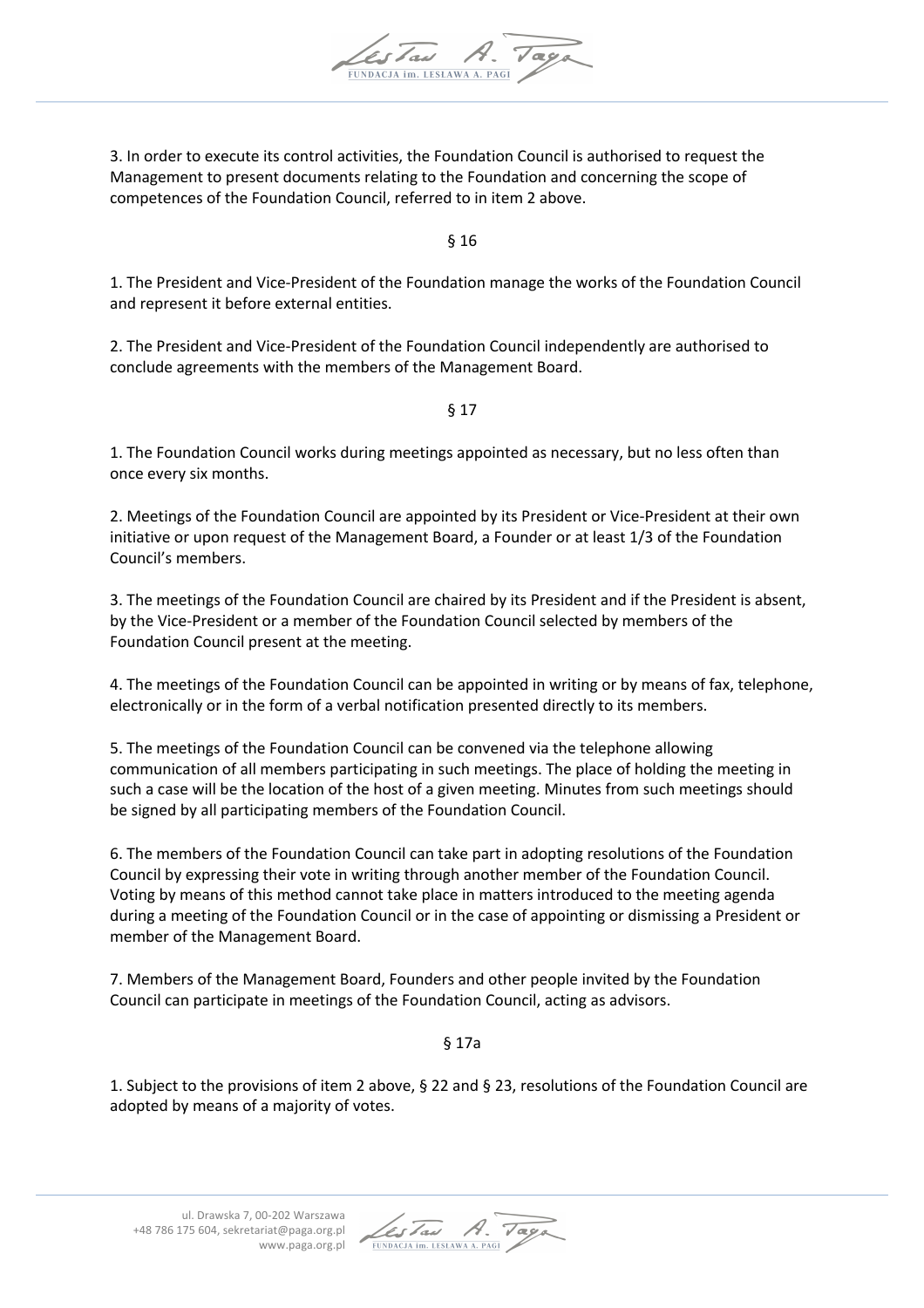

If the number of votes is equal, the host of the meeting will have a deciding vote. If the Foundation Council is composed of three people, at least 2 people have to be present in order to adopt a resolution of the Foundation Council.

2. Resolutions of the Foundation Council relating to appointing and dismissing the President and members of the Management Board are adopted by means of a majority of votes (2/3).

3. Resolutions of the Foundation Council can be adopted without convening a meeting by means a written voting procedure.

4. If a resolution is adopted in the mode referred to in item 3, the draft resolution should be provided to all members of the Foundation Council along with a letter from the President of the Foundation Council or Vice-President of the Foundation Council, with a description of the mode, date and place of submitting the resolution signed by a given member of the Foundation Council.

5. A resolution adopted in a circulation mode is valid only after at least half of the members of the Foundation Council have signed it.

6. The President or Vice-President of the Foundation Council notifies members of the Foundation Council about the result of voting for a resolution.

7. The content of the resolution of the Foundation Council adopted in mode referred to in item 3 will be presented to the Foundation Council at the upcoming meeting by the President or Vice-President of the Foundation Council.

8. Resolutions relating to the Articles of Organisation or liquidation of the Foundation cannot be adopted in the mode referred to in item 3 above.

### **Management Board of the Foundation**

§ 18

1. The Management Board is composed of 1-4 members, including a Management Board President.

2. The Management Board of the Foundation is appointed by the Foundation Council among people proposed by the Founders.

3. The office term of the Management Board is three years.

4. Members of the Management Board, excluding the President of the Management Board can be dismissed by the Council any time.

§19

The duty of the Management Board is to undertake any activities and take decisions to the benefit of and on behalf of the Foundation not reserved in the competences of the Council.

§20

LesTaw A. Tag FUNDACJA im. LESŁAWA A. PAGI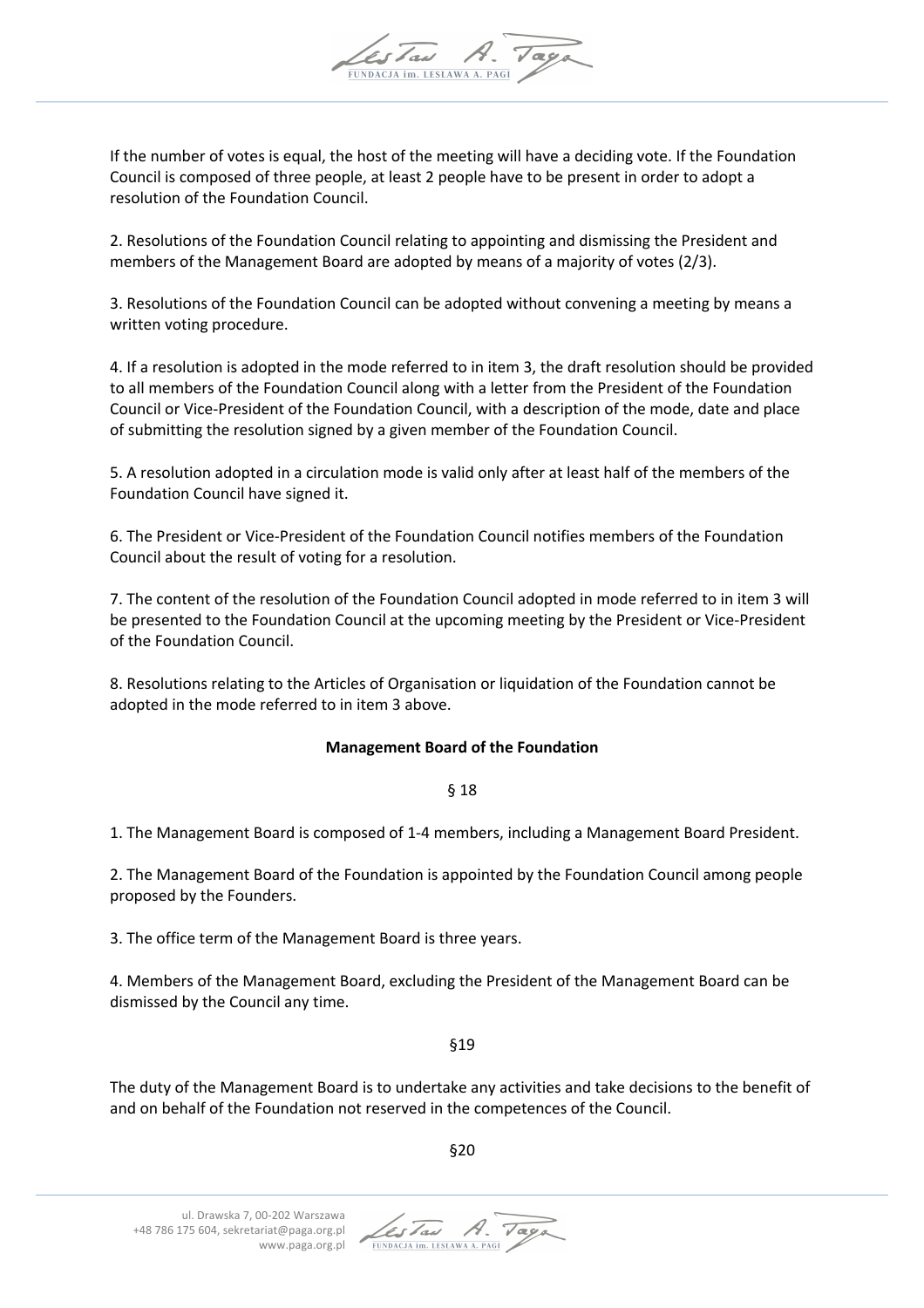

1. The Management Board's competences include:

a) managing the operations of the Foundation and representing it before external entities,

b) managing the Foundation's assets,

c) accepting donations, inheritances, bequests or subsidies,

d) preparing an annual financial plan and annual statement on the operations of the Foundation, and their submitting for approval by the Foundation Council,

e) taking decisions in any other matters not included in the competences of the Foundation Council. f) arranging the size of employment, principles of remuneration and amount of means for remuneration and bonuses for the employees of the Foundation, subject to item 3.

2. The President of the Management Board independently or two members of the Management Board are authorised to make statements of will on behalf of the Foundation.

3. Without consent of the Foundation Council, the Management Board can make expenses within limits and under principles specified in the financial plan of the Foundation.

4. Every year, by 31<sup>st</sup> December, the Management Board will submit an annual financial plan of the Foundation for the following year to the Foundation Council, and by  $1<sup>st</sup>$  June, an annual statement on the Foundation's operations in the previous year.

5. The plan and statement are subject to an approval by the Foundation Council.

6. The Management Board adopts resolutions by means of the majority of votes. If the number of votes is equal, the President of the Management Board will have the deciding vote

### §21

Members of the Management Board can be remunerated for carrying out their functions.

### **SECTION VI. CHANGES IN THE ARTICLES OF ORGANISATION**

§22

1. Changes in the Articles of Organisation cannot relate to significant changes in the Foundation's objective.

2. Subject to the provisions of item 4, changes in the Articles of Organisation are made by the Foundation Council by means of the majority of votes (2/3) with participation of at least a half of the Foundation Council composition.

3. Changes adopted by the Council require approval of the Founders.

4. A decision relating to changes in the Articles of Organisation can also be taken by the Founders by means of a resolution.

# **SECTION VII. LIQUIDATION**

# §23